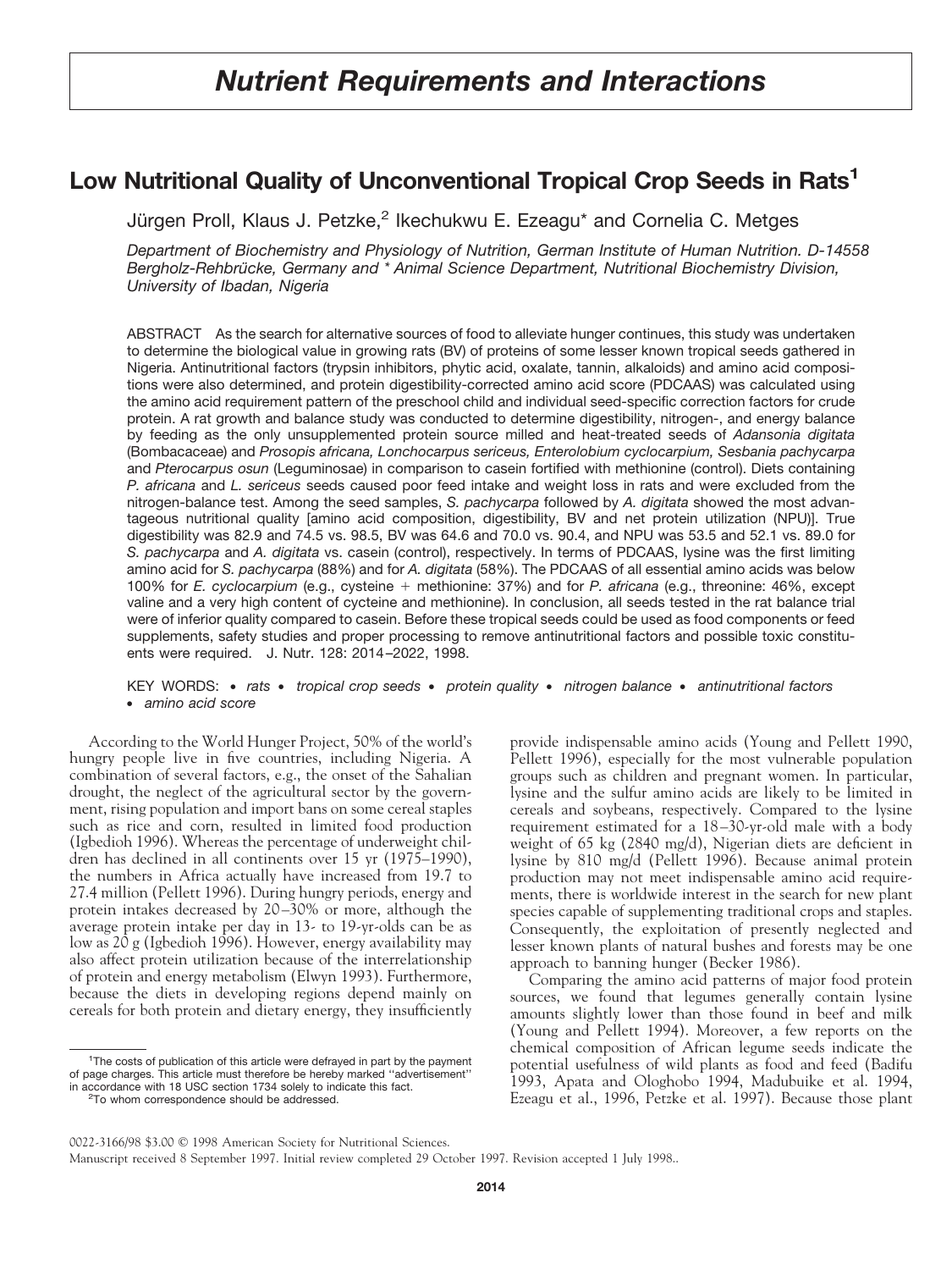*Characterization of selected tropical crop seeds*

| Genus and species         | Family      | Described <sup>1</sup> | Toxicity <sup>2</sup> | Use as $food3,2$                                                                                          |
|---------------------------|-------------|------------------------|-----------------------|-----------------------------------------------------------------------------------------------------------|
| Adansonia digitata        | Bombacaceae | yes                    | no                    | Humans, baobab (i.e., milk of fruits, gubdi "or soup of leaves,<br>miyar kuka") (Obizoba and Anyika 1994) |
| Prosopis africana         | Leguminosae | yes                    | no                    | Humans, okpive, condiment prepared by fermentation of<br>seeds (Achi 1992)                                |
| Lonchocarpus sericeus     | Leguminosae | no                     | ves                   | unknown                                                                                                   |
| Enterolobium cyclocarpium | Leguminosae | no                     | unknown               | Humans (fruits)                                                                                           |
| Sesbania pachycarpa       | Leguminosae | yes                    | no                    | <b>Humans</b>                                                                                             |
| Pterocarpus osun          | Leguminosae | no                     | no                    | <b>Humans</b>                                                                                             |

1 Keay 1989.

2 I.E. Ezeagu, unpublished data.

3 Ezeagu et al. (1996).

seeds may contain antinutritional factors and other harmful substances, they should be examined in animal diets before being used in human diets.

Hence, based on the classical methods, our study investigates in vivo the food potential of several legumes and one other crop gathered in the Nigerian wild, and consumed as the sole protein source by growing rats. We also provide data on the chemical composition and antinutritional factors in these seeds used as unconventional food sources.

## **MATERIALS AND METHODS**

*Collection of seed samples.* Mature wild seeds (35–50 kg) were harvested during the dry period (October 1993–January 1994) from villages around the city of Ibadan, Nigeria, with the help of the natives. Collections were taken from several plants to get a representative sample for the Ibadan region. The samples were identified at the Forestry Research Institute, Ibadan. **Table 1** provides a characterization of the tropical crop seeds analyzed. A soybean sample (*Glycine max,* TGX 1660-15F) was provided by The International Institute of Tropical Agriculture, Ibadan, Nigeria, and was analyzed to compare the amino acid profile with that of the wild seed samples. An aliquot of the raw seeds was milled to flours in a Wiley mill (Rekord A, Gbr. Jehmlich GmbH, Nossen, Germany) to pass a 0.5-mm mesh sieve and stored in air-tight containers at 4°C until analysis.

*Analytical procedures of seed samples.* Moisture content was determined by drying at 110°C using an oven (T 6030, Heraeus Instruments, Hanau, Germany) until reaching weight constancy (at least for 24 h). Nitrogen was determined by the standard micro-Kjeldahl method (AOAC 1990) using a digestion apparatus (Kjeldatherm System KT 40, Gerhardt Laboratory Instruments, Bonn, Germany) and a titration system (T110-TR160-TA10-TM120, Schott-Geräte GmbH, Hofheim, Germany). The crude protein content was calculated by multiplying percentage nitrogen by factor 5.71, which takes into account the nonprotein nature of part of the nitrogen and has been approved for calculating crude protein content in soybeans (Pellett and Young 1980, Petzke et al. 1997). Crude lipid content was assayed by extraction with petroleum ether (b.p. 40– 60°C) in a Soxhlet extractor (AOAC 1990). Gross energy was determined by the use of adiabatic bomb calorimeter (IKA-Calorimeter C4000, Janke & Kunkel, IKA Analysentechnik, Heitersheim, Germany). Carbohydrate content was calculated by difference. Trypsin inhibitor activity was determined using benzoyl-DL-arginine-pnitroanilide as substrate (Kakade et al. 1974), and tannin was estimated by the Folin-Denis method spectrophotometrically (UVIKON 932, Kontron Instruments GmbH, Neufahrn, Germany) as outlined by AOAC (1990). The presence of alkaloids was qualitatively estimated by the combined method of Seaforth (1964) and Hultin and Torssell (1965). Samples (0.5 g) were extracted in 20 mL of 0.275 mol/L of hydrochloric acid. The extract was treated with Mayer's reagent visually compared to strychnine solution (0.1 mg/100 mL) and classified as weak, moderate, strong and very strong. Ash, phytate and oxalates (total and soluble) were estimated by methods of AOAC (1990), Davies and Reid (1979) and Baker (1952), respectively. Using the method of Carpenter (1960) modified by Booth (1971), available lysine was estimated as fluorodinitrobenzene-reactive lysine. The in vitro digestibility of the samples was assayed by the multienzyme technique of Hsu et al. (1977). Total dietary fiber was determined by an enzymatic-gravimetric method (AOAC 1990).

To determine the amino acid composition, seed samples were prepared based on recommendations in the Report of the Joint FAO/WHO Expert Consultation (FAO/WHO 1991), hydrolyzed with 6 mol/L hydrochloric acid (2.5 mg of nitrogen/150 mL of hydrochloric acid, 24 hr under reflux by a continuous flow of nitrogen, and after drying (40°C), washed twice with distilled water to remove residual hydrochloric acid and dried again. Norleucine served as an internal standard. Cysteine and methionine, which can be partially destroyed during the acid hydrolysis, were converted to acid-stable derivatives (cysteic acid and methionine sulfone, respectively) by performic acid oxidation (Weidner and Eggum 1966). The oxidized samples were then hydrolyzed with 6 mol/L of hydrochloric acid as described above. For tryptophan determination, alkaline hydrolysis was performed according to Rowan et al. (1989) using 4.3 mol/L of NaOH in Teflon containers which were flushed with nitrogen and placed in an oven (T 6030, Heraeus Instruments, Hanau, Germany) maintained at 110°C for 24 h. 5-Methyltryptophan was used as an internal standard. The hydrolyzed samples were stored at  $-18$ °C in citrate buffer at pH 2.2 prior to analysis. Amino acids were analyzed by ion-exchange chromatography with post-column ninhydrin detection using a high performance liquid chromatographic system (System Gold, Beckman Instruments, Inc., Fullerton, CA).

The protein digestibility-corrected amino acid score (PDCAAS)<sup>3</sup> of indispensable amino acids was calculated according to the recommendations of the Joint FAO/WHO Expert Consultation based on amino acid requirements of the preschool child, an individual nitrogen-to-protein factor based on amino acid nitrogen content for each seed sample and the protein digestibility value that was determined in this study (Clugston et al. 1996, FAO/WHO 1991). The following equation was used:

$$
PDCAAS \text{ } (\%) = [AAC \times Cf \times D]/AAP \qquad (1)
$$

where AAC is the amino acid content in food protein (mg/g crude protein), Cf is the correction factor for crude protein [100/(nitrogen percentage determined as amino acid nitrogen)], D is the true digestibility or in vitro protein digestibility, and AAP is the amino acid

<sup>3</sup> Abbreviations used: AAC, amino acid content; AAP, amino acid content in 1985 FAO/WHO/UNU requirement pattern for ages 2–5 yr (mg/g crude protein); BMG, body mass gain; BV, biological value; Cf, correction factor; D, digestibility; EFE, endogenous fecal energy; EFN, endogenous fecal nitrogen; EI, energy intake; EUN, endogenous urinary nitrogen; FE, fecal energy; FI, feed intake; FN, fecal nitrogen; NI, nitrogen intake; NPU, net protein utilization; PDCAAS, protein digestibility-corrected amino acid score; UN, urinary nitrogen.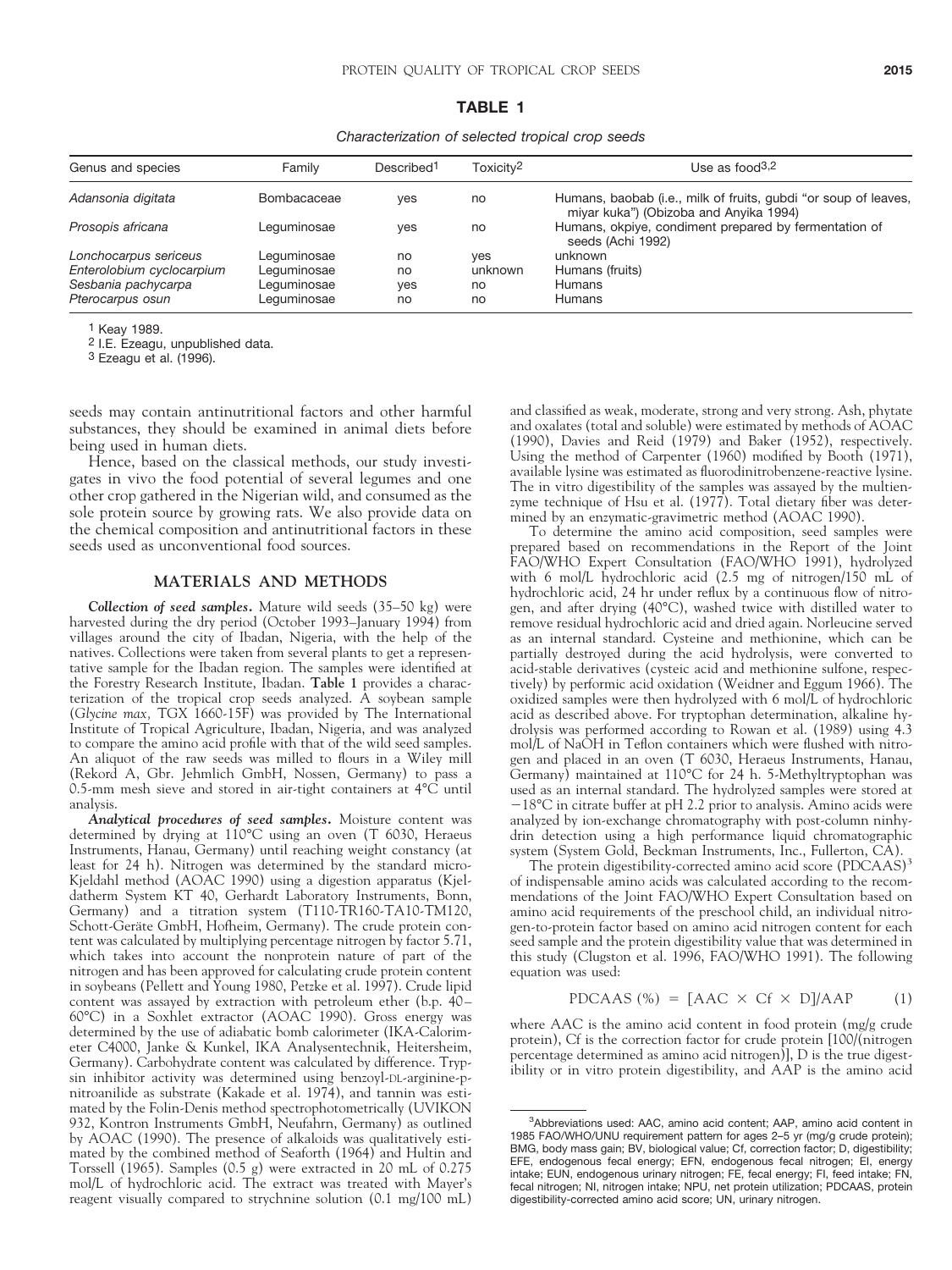*Composition, energy and nitrogen contents of the experimental diets used in the pretest and the nitrogen-balance experiment*

| Diet                      | Egg1  | Casein $+$ methionine<br>(control)1 | Adansonia<br>digitata <sup>1</sup> | Prosopis<br>africana <sup>2</sup> | Lonchocarpus<br>sericeus <sup>2</sup> | Enterolobium<br>cyclocarpium <sup>1,2</sup> | Sesbania<br>pachycarpa <sup>1,2</sup> | Pterocarpus<br>osun <sup>2</sup> |
|---------------------------|-------|-------------------------------------|------------------------------------|-----------------------------------|---------------------------------------|---------------------------------------------|---------------------------------------|----------------------------------|
|                           |       |                                     |                                    |                                   | g/kg                                  |                                             |                                       |                                  |
| Ingredients               |       |                                     |                                    |                                   |                                       |                                             |                                       |                                  |
| Seed (milled, heat        |       |                                     |                                    |                                   |                                       |                                             |                                       |                                  |
| treated)                  |       |                                     | 570                                | 450                               | 360                                   | 450                                         | 300                                   | 350                              |
| Casein <sup>3</sup>       |       | 115                                 |                                    |                                   |                                       |                                             |                                       |                                  |
| L-Methionine <sup>4</sup> |       | 5                                   |                                    |                                   |                                       |                                             |                                       |                                  |
| Whole egg <sup>5</sup>    | 48.2  |                                     |                                    |                                   |                                       |                                             |                                       |                                  |
| Wheat starch <sup>6</sup> | 753.7 | 660                                 | 305                                | 365                               | 530                                   | 385                                         | 540                                   | 510                              |
| Sunflower seed oil7       | 78.1  | 100                                 | 15                                 | 75                                | 0                                     | 55                                          | 50                                    | 30                               |
| Cellulose <sup>8</sup>    | 50    | 50                                  | 50                                 | 50                                | 50                                    | 50                                          | 50                                    | 50                               |
| Vitamin mix <sup>9</sup>  | 20    | 20                                  | 20                                 | 20                                | 20                                    | 20                                          | 20                                    | 20                               |
| Salt mix <sup>9</sup>     | 50    | 50                                  | 40                                 | 40                                | 40                                    | 40                                          | 40                                    | 40                               |
| Nitrogen                  | 7.5   | 17.5                                | 16.4                               | 16.8                              | 16.5                                  | 17.0                                        | 16.3                                  | 16.0                             |
| Energy (MJ/kg)            | 18.2  | 18.4                                | 18.1                               | 18.4                              | 17.9                                  | 17.3                                        | 17.4                                  | 19.1                             |

1 Diets in the main nitrogen-balance experiment.

2 Seeds have been used in a pretest (except *A. digitata*) over 6 d in groups of three rats.

3 Dauermilchwerk Peiting GmbH, Landshut, Germany, contained 86% crude protein (nitrogen  $% \times 6.38$ ).

4 Sigma-Aldrich Chemie GmbH, Deisenhofen, Germany.

5 Rex Deneke GmbH, Berlin, Germany.

6 Heller u. Strauß, Berlin, Germany.

7 Thomy GmbH, Karlsruhe, Germany.

8 Rettenmeier, Ellwangen, Germany.

9 Hernández-Triana et al. (1996).

content in 1985 FAO/WHO/UNU requirement pattern for ages 2–5 yr (mg/g crude protein).

All determinations of chemical composition were duplicated with chemicals purchased from several suppliers (Sigma-Aldrich Chemie GmbH, Deisenhofen, Germany; Merck KGaA, Darmstadt, Germany; Fluka Chemie AG, Buchs, Switzerland) and of analytical grade.

*Animals, diets and feeding experiments.* Weanling Wistar rats (Tierzucht Schönwalde GmbH, Schönwalde, Germany) were fed with free access to a stock diet (Altromin, Lage, Germany; 190 g/kg of crude protein, 40 g/kg of crude fat, 11.9 MJ/kg of metabolizable energy) prior to the experiments. Because these seeds, might be toxic, we examined five samples in a 6-d pretest to investigate acceptability, feed intake and growth. When about 5 wk old (body mass  $\approx 88$  g), rats in five groups of three rats each were randomly selected to participate in this pretest (**Table 2**). Seeds used in the nitrogenbalance experiment were selected according to the pretest results. In the main balance experiment, three seeds were fed as the sole source of protein for 10 d (4-d adaptation period, 6-d urine and feces collection) to randomly selected groups of six animals each (Table 2). The experimental protocol has been evaluated and approved by the ethics committee of the Ministry of Nutrition, Agriculture and Forestry of the Government of the Federal State of Brandenburg, Germany.

The food composition of test diets is shown in Table 2. In addition to the casein-fed control group [fortified with L-methionine (5 g/100/g of protein)], a separate group fed 4 g of crude egg protein/100 g diet was introduced to correct for endogenous nitrogen losses. Urinary and fecal nitrogen should be of endogenous origin assuming complete absorption and retention of the 4 g of crude egg protein diet nitrogen by rats (Pellett and Young 1980). Prior to the preparation of the diets, the seeds were autoclaved at 105°C and 210 kPa for 20 min as recently described (Barth et al. 1993) to inactivate heat-labile constituents as lectins or enzyme (trypsin) inhibitors that were suspected to be active in all leguminose seeds (McGuiness et al. 1982, Phillips 1993). The amounts of seed flour and sunflower oil in the diets were varied to obtain isonitrogenous and isoenergetic mixtures. During the experiments the animals were kept individually in specially constructed wire-mesh-bottom metabolic cages to allow quantitative collection of urine and feces. The room temperature was 24.6  $\pm$  1.3°C at controlled humidity and a fixed 12-h light-dark cycle (0700–1900 h of light). Feed intake (FI) was recorded daily, body mass on days 0 and 6 (pretest) and on d 0, 4 and 10 (main nitrogenbalance experiment).

*Sampling, analysis and calculation of results.* Feed and nitrogen efficiency were calculated according to Equations 2 and 3.

$$
Feed efficiency = BMG/FI
$$
 (2)

Nitrogen efficiency =  $BMG/NI$  (3)

where BMG is the body mass gain and NI is the nitrogen intake in grams. Urine and feces were collected in 0.5 mol/L of sulfuric acid over a 24-h period. Fecal samples were dried and ground. The nitrogen content was determined by a micro-Kjeldahl method as mentioned above. For carcass analysis, the rats were killed by ether inhalation after 3 h of food deprivation. The bodies were autoclaved in 1.37 mol/L of hydrochloric acid for 2 h, dried at 105°C and ground. The protein content was calculated by multiplying nitrogen percentage by the factor 6.25. The energy content was determined as mentioned above. The nonprotein energy (gross energy - protein content  $\times$  23.6 kJ) given includes fat, all minor nonfat components, carbohydrates and organic acids. To calculate the retained nutrients during the balance experiment, six animals (mean body mass 90 g) which did not receive the experimental diets were used to determine the carcass composition at the beginning of the balance test period. Estimation of the endogenous excretion of nitrogen and energy was performed using fecal nitrogen (FN), urinary nitrogen (UN) and fecal energy (FE) values of the group fed a 4 g/100/g crude egg protein diet during nitrogen-balance collection period d  $5-10$  (FN =  $76.5 \pm 0.8$ mg; UN = 121.7  $\pm$  7.0 mg; FE = 82.0  $\pm$  2.6 kJ).

Parameters of digestibility were calculated using the following equations:

Apparent nitrogen digestibility =  $[NI - FN]/NI$  (4)

True nitrogen digestibility =  $[NI - (FN - EFN)]/NI$  (5)

Apparent energy digestibility =  $[EI - FE]/EI$  (6)

True energy digestibility =  $[EI - (FE - EFE)]/EI$  (7)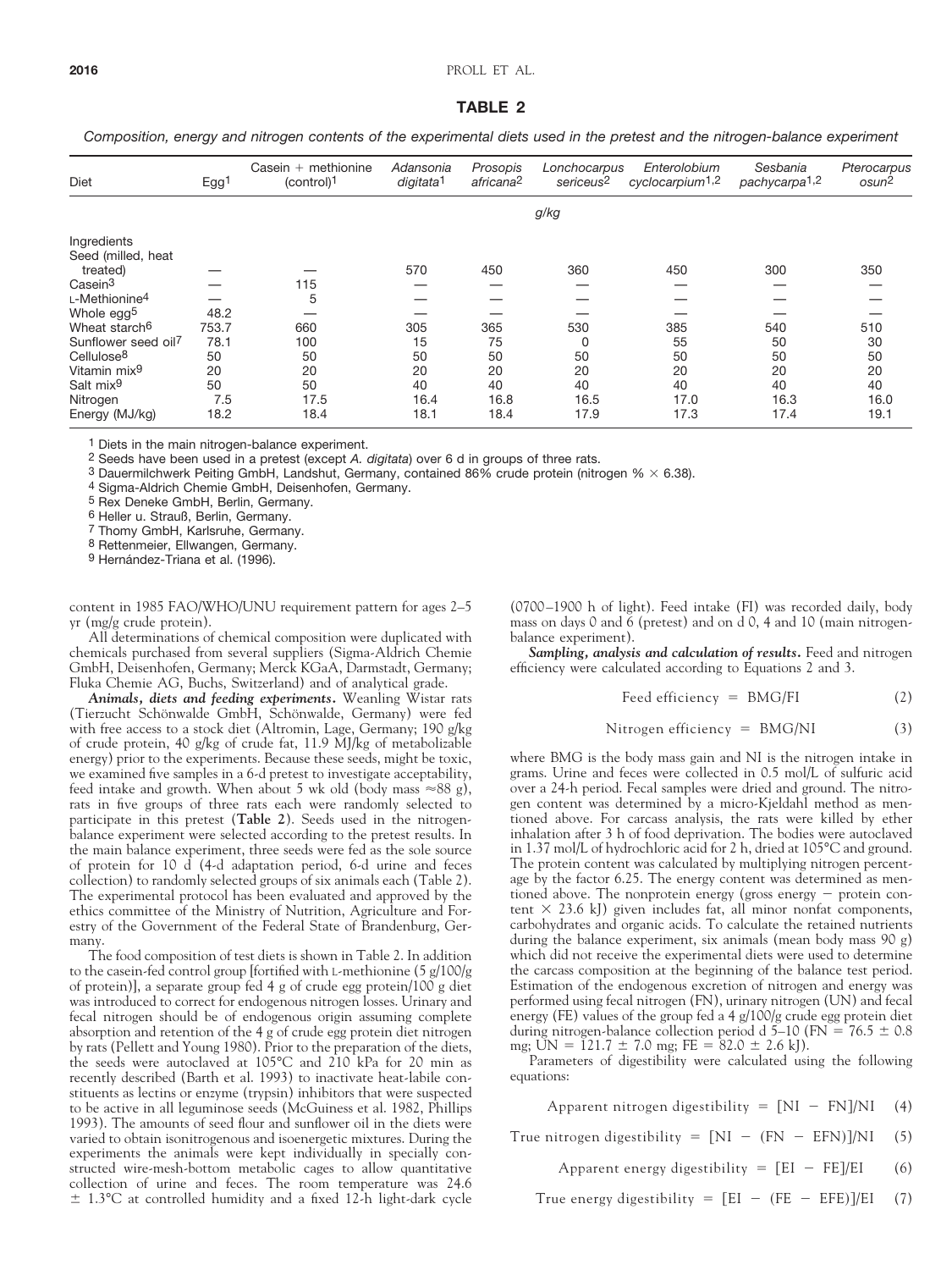*Chemical characteristics of selected tropical crop seeds1*

| Seed                                                       | Adansonia<br>digitata | Prosopis<br>africana | Lonchocarpus<br>sericeus | Enterolobium<br>cyclocarpium | Sesbania<br>pachycarpa | Pterocarpus<br>osun |
|------------------------------------------------------------|-----------------------|----------------------|--------------------------|------------------------------|------------------------|---------------------|
| Nitrogen, g/kg                                             | 28.1                  | 35.9                 | 44.8                     | 35.3                         | 52.7                   | 45.6                |
| Amino acid nitrogen, %                                     | 82.0                  | 93.8                 | 66.4                     | 74.6                         | 67.9                   | 49.6                |
| Crude protein <sup>2</sup> , <i>q/kq</i>                   | 160.5                 | 205.0                | 255.8                    | 201.6                        | 300.9                  | 260.4               |
| Crude protein, corrected <sup>3</sup> , q/kq               | 144.0                 | 210.0                | 185.4                    | 164.6                        | 222.6                  | 141.1               |
| Fat, g/kg                                                  | 161.4                 | 50.9                 | 341.5                    | 103.2                        | 161.9                  | 202.7               |
| Total carbohydrates, g/kg                                  | 567.5                 | 620.7                | 310.1                    | 578.1                        | 439.7                  | 440.7               |
| Ash, g/kg                                                  | 49.5                  | 36.7                 | 37.7                     | 40.0                         | 28.9                   | 38.5                |
| Moisture, g/kg                                             | 61.1                  | 86.7                 | 54.9                     | 77.1                         | 68.6                   | 57.7                |
| Gross energy, MJ/kg                                        | 19.35                 | 17.05                | 24.37                    | 16.99                        | 18.66                  | 23.89               |
| Trypsin inhibitor, raw seeds, IU/mq                        | 0                     | 11.9                 | 7.7                      | 25.5                         | 12.8                   | 40.8                |
| Trypsin inhibitor, heat-treated seeds <sup>4</sup> , IU/mq | 0                     | 3.4                  | 0                        | 8.5                          | 0                      | nd <sup>5</sup>     |
| Phytic acid, g/kg                                          | 14.0                  | 12.5                 | 12.5                     | 11.6                         | 7.2                    | 9.2                 |
| Oxalate, total, g/kg                                       | 4.2                   | 33.4                 | 14.4                     | 9.3                          | 12.6                   | 11.7                |
| Oxalate, soluble, g/kg                                     | 2.6                   | 23.3                 | 12.8                     | 5.9                          | 9.8                    | 7.5                 |
| Tannin, g/kg                                               | 1.2                   | 2.5                  | 3.8                      | 1.8                          | 2.4                    | 6.9                 |
| Alkaloids (qualitative) <sup>6</sup>                       | $^{(+)}$              | $++++$               | $++$                     | $++++$                       | $^{(+)}$               | $^{+}$              |

1 Per unit of fresh weight.

2 Protein conversion factor 5.71.

3 Using individual correction factors for each seed sample based on amino acid nitrogen content according to the formula:  $(N \times 6.25)/(Cf)$ , where  $(Cf) = 100/(percent)$  nitrogen determined as amino acid nitrogen).

4 Autoclaved at 105°C and 210 kPa for 20 min.

5 Not determined

 $6$  (+) weak, + moderate, ++ strong, +++ very strong.

where EFN is the endogenous fecal nitrogen in mg, EI is the energy intake, and EFE is the endogenous fecal energy in kJ.

The biological value (BV) and net protein utilization (NPU) were calculated according to Equations 8 and 9:

$$
BV = [NI - (UN + FN) + EUN + EFN]/
$$
  

$$
[NI - (FN - EFN)]
$$
 (8)

 $NPU = [NI - (UN + FN) + EUN + EFN]/NI$  (9)

where EUN is the endogenous urinary nitrogen.

**Statistical analysis.** Values are means  $\pm$  SEM. Significant differences between mean values were determined by analysis of variance followed by comparisons using the Newman-Keuls multiple range test (Snedecor and Cochran, 1989).  $P < 0.05$  was considered as significance limit.

## **RESULTS AND DISCUSSION**

*Food composition.* The chemical composition of the seeds under investigation are given in **Table 3.** The corrected protein concentration varied from 140 to 220 g/kg, the fat concentration from 51 to 203 g/kg. Among the antinutritive factors, the high trypsin inhibitor activity in seeds of *Enterolobium cyclocarpium* and *Pterocarpus osun,* the tannin content of *P. osun* and the high oxalate content of *Prosopis africana* were striking; *P. africana* and *E. cyclocarpium* contained high amounts of alkaloids.

The amino acid composition, the available lysine content and the PDCAAS values are summarized in **Tables 4** and **5.** To our knowledge, this is the first report on the amino acid composition of these tropical seeds with the exception of *Adansonia digitata* and *P. africana.* While the amino acid composition of *A. digitata* seeds (Table 4) corresponds to the composition reported earlier (FAO 1970), the data for *P. africana* differs considerably for methionine and valine, which were found to be much higher in the seeds of our study. Values for cysteine and tryptophan were not given in the literature

(FAO 1970). An extraordinary high content of sulfur amino acids was determined in seeds of *P. africana,* which results in a PDCAAS value of  $460\%$  for cysteine  $+$  methionine (Table 5). This is unusual for naturally occurring leguminous proteins which are reported to have a low content of sulfur-containing amino acids (Zarkadas et al. 1997). Therefore, growth depression and reduced food intake in the pretest group consuming *P. africana* seeds as the only protein source may be related to the excess of sulfur amino acids. In toxicity studies of amino acids, consumption of methionine at four times its requirement results in growth depression and tissue damage when incorporated into a diet low in protein (Harper et al. 1970). The cysteine/methionine molar ratios were found to be relatively high but comparable to other vegetable protein sources—soy, rapeseed, wheat and pea—and amounts to 1.7, 1.0, 2.6, 1.5, 1.8, 4.7, and 2.2 for *A. digitata, P. africana, Lonchocarpus sericeus, E. cyclocarpium, S. pachycarpa, P. osun* and *G. max,* respectively (Sarwar 1997).

Based on the amino acid requirement pattern of the preschool child (FAO/WHO 1991) and the true protein digestibility (Table 5), in seed samples of *A. digitata, S. pachycarpa* and *P. osun,* lysine was estimated to be the first limiting amino acid. The sulfur amino acids were found to be first-limiting in seed proteins of *L. sericeus* and *E. cyclocarpium* and threonine in *P. africana,* respectively (Table 5). For calculating the PDCAAS of *P. africana* and *L. sericeus,* the in vitro protein digestibility values of the pretest seed samples were used. In vitro protein digestibility compares favorably with values obtained by in vivo methods applied in rats (Maga et al. 1973, Saunders et al. 1973). Furthermore, relatively low PDCAAS values of nearly all indispensable amino acids in *P. africana, E. cyclocarpium* and *P. osun* were observed (Table 5), although the low amino acid nitrogen-to-total-nitrogen ratio (Table 4) was taken into account by using individual nitrogen-to-protein factors for each seed sample (Petzke et al. 1997). Furthermore, PDCAAS may overestimate the quality of heat-treated milled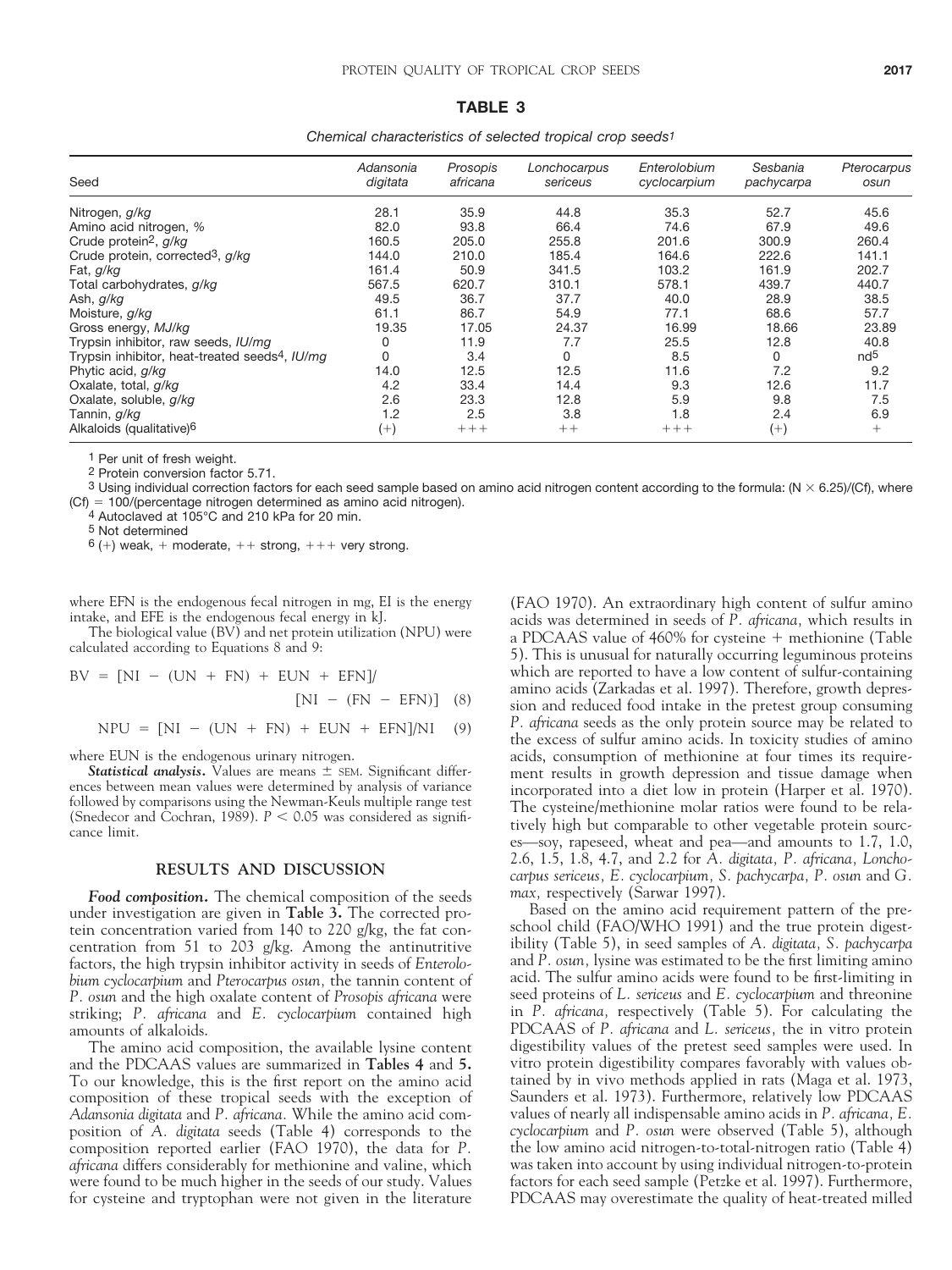*Amino acid composition, available lysine, and percentage amino acid nitrogen in selected tropical crop seeds compared to a tropical soybean1,2*

| Seed                                                                                                                                                    | Aspartic<br>acid                              | Threonine                                     | Serine                                        | Glutamic<br>acid                                 | Proline                                       | Glycine                                       | Alanine                                       | Valine                                        | Isoleucine                                    | Leucine                                       | Tyrosine                                             |
|---------------------------------------------------------------------------------------------------------------------------------------------------------|-----------------------------------------------|-----------------------------------------------|-----------------------------------------------|--------------------------------------------------|-----------------------------------------------|-----------------------------------------------|-----------------------------------------------|-----------------------------------------------|-----------------------------------------------|-----------------------------------------------|------------------------------------------------------|
|                                                                                                                                                         |                                               |                                               |                                               |                                                  |                                               | (mg/gN)                                       |                                               |                                               |                                               |                                               |                                                      |
| Adansonia digitata<br>Prosopis africana<br>Lonchocarpus sericeus<br>Enterolobium cyclocarpium<br>Sesbania pachycarpa<br>Pterocarpus osun<br>Glycine max | 540<br>607<br>561<br>637<br>459<br>370<br>778 | 182<br>134<br>202<br>203<br>170<br>187<br>256 | 298<br>272<br>259<br>332<br>223<br>197<br>336 | 1363<br>1229<br>719<br>906<br>878<br>473<br>1249 | 307<br>244<br>257<br>314<br>246<br>248<br>426 | 287<br>509<br>226<br>290<br>269<br>195<br>293 | 265<br>185<br>210<br>260<br>193<br>194<br>277 | 312<br>457<br>236<br>265<br>214<br>202<br>317 | 221<br>151<br>204<br>232<br>194<br>158<br>293 | 409<br>418<br>441<br>488<br>338<br>292<br>507 | 170<br>177<br>207<br>247<br>190<br>219<br>265        |
| Seed                                                                                                                                                    | Phenylalanine                                 | Histidine                                     | Lysine                                        | Arginine                                         | Cysteine                                      | Methionine                                    |                                               | Tryptophan                                    | Available lysine                              |                                               | Nitrogen<br>determined<br>as amino<br>acid nitrogen  |
|                                                                                                                                                         |                                               |                                               |                                               |                                                  | (mg/g N)                                      |                                               |                                               |                                               |                                               | % of total<br>lysine                          | $\%$                                                 |
| Adansonia digitata<br>Prosopis africana<br>Lonchocarpus sericeus<br>Enterolobium cyclocarpium<br>Sesbania pachycarpa<br>Pterocarpus osun<br>Glycine max | 284<br>173<br>307<br>223<br>236<br>178<br>334 | 124<br>108<br>117<br>146<br>143<br>81<br>170  | 233<br>377<br>375<br>347<br>260<br>181<br>422 | 588<br>616<br>337<br>380<br>466<br>253<br>499    | 120<br>490<br>91<br>50<br>121<br>125<br>144   | 78<br>550<br>37<br>35<br>73<br>28<br>69       |                                               | 86<br>55<br>58<br>46<br>71<br>71<br>100       | 178<br>241<br>243<br>387<br>204<br>179<br>331 | 69<br>64<br>65<br>102<br>72<br>99<br>78       | 82.8<br>93.8<br>66.4<br>74.6<br>67.6<br>49.6<br>91.9 |

1 Values of amino acid composition are means of two hydrolyzations each injected twice.

2 Values of available lysine are means of two determinations.

seed proteins when considerable amounts of antinutritional factors remain and digestibility is low compared to a highly digestible protein like casein (Sarwar 1997). Nevertheless, a positive correlation was obtained relating the data on NPU (Table 7) for *A. digitata, E. cyclocarpium, S. pachycarpa* and *P. osun*  $(37.7 \pm 3.1)$  to PDCAAS for cysteine + methionine  $(r = 0.96)$  even if PDCAAS is  $> 100\%$ . There was no correlation between PDCAAS for lysine and NPU ( $r = 0.32$ ).

Sample matrix factors related to the carbohydrate constit-

uents may interfere with the fluorodinitrobenzene reactivity of lysine in tropical crop seeds, thus questioning the so-determined nutritional availability of lysine (Booth 1971, Pellett and Young 1980, Petzke et al. 1997). Our observation of artificially high values of about 100% for *E. cyclocarpium* and *P. osun* (Table 4) might be explained in this context. However, since we have not characterized carbohydrates in this study a definitive final explanation cannot be given. For the remaining seed samples, the available lysine ranged from 64 to

## **TABLE 5**

*Protein digestibility-corrected amino acid score of indispensable amino acids including histidine of selected tropical crop seeds compared to a tropical soybean variety and to casein (fortified with L-methionine)1*

| Seed                      | Threonine | Valine | Isoleucine | Leucine | Tyrosine $+$<br>phenylalanine | Histidine | Lysine | Cysteine $+$<br>Methionine | Tryptophan |
|---------------------------|-----------|--------|------------|---------|-------------------------------|-----------|--------|----------------------------|------------|
|                           |           |        |            |         | $\%$                          |           |        |                            |            |
| Adansonia digitata        | 78        | 129    | 115        | 90      | 105                           | 95        | 582    | 115                        | 113        |
| Prosopis africana         | 462       | 154    | 64         | 75      | 65                            | 65        | 77     | 490                        | 59         |
| Lonchocarpus sericeus     | 96        | 109    | 118        | 108     | 132                           | 99        | 104    | 832                        | 86         |
| Enterolobium cyclocarpium | 66        | 83     | 91         | 81      | 82                            | 84        | 66     | 372                        | 65         |
| Sesbania pachycarpa       | 98        | 120    | 136        | 101     | 133                           | 147       | 882    | 152                        | 125        |
| Pterocarpus osun          | 87        | 91     | 89         | 70      | 100                           | 67        | 492    | 97                         | 102        |
| Glycine max               | 98        | 118    | 137        | 100     | 124                           | 117       | 952    | 111                        | 119        |
| Casein $(+$ L-methionine) | 124       | 161    | 162        | 136     | 166                           | 150       | 131    | 130 (327)                  | 105        |

1 PDCAAS: Based on amino acid requirement of the preschool child, an individual seed-specific correction factor for crude protein based on amino acid nitrogen content, and on true protein digestibility (except for *P. africana, L. sericeus* and *G. max* using in vitro protein digestibility values of 0.69, 0.67 and 0.75, respectively).

2 Indicating the value of the first limiting amino acid.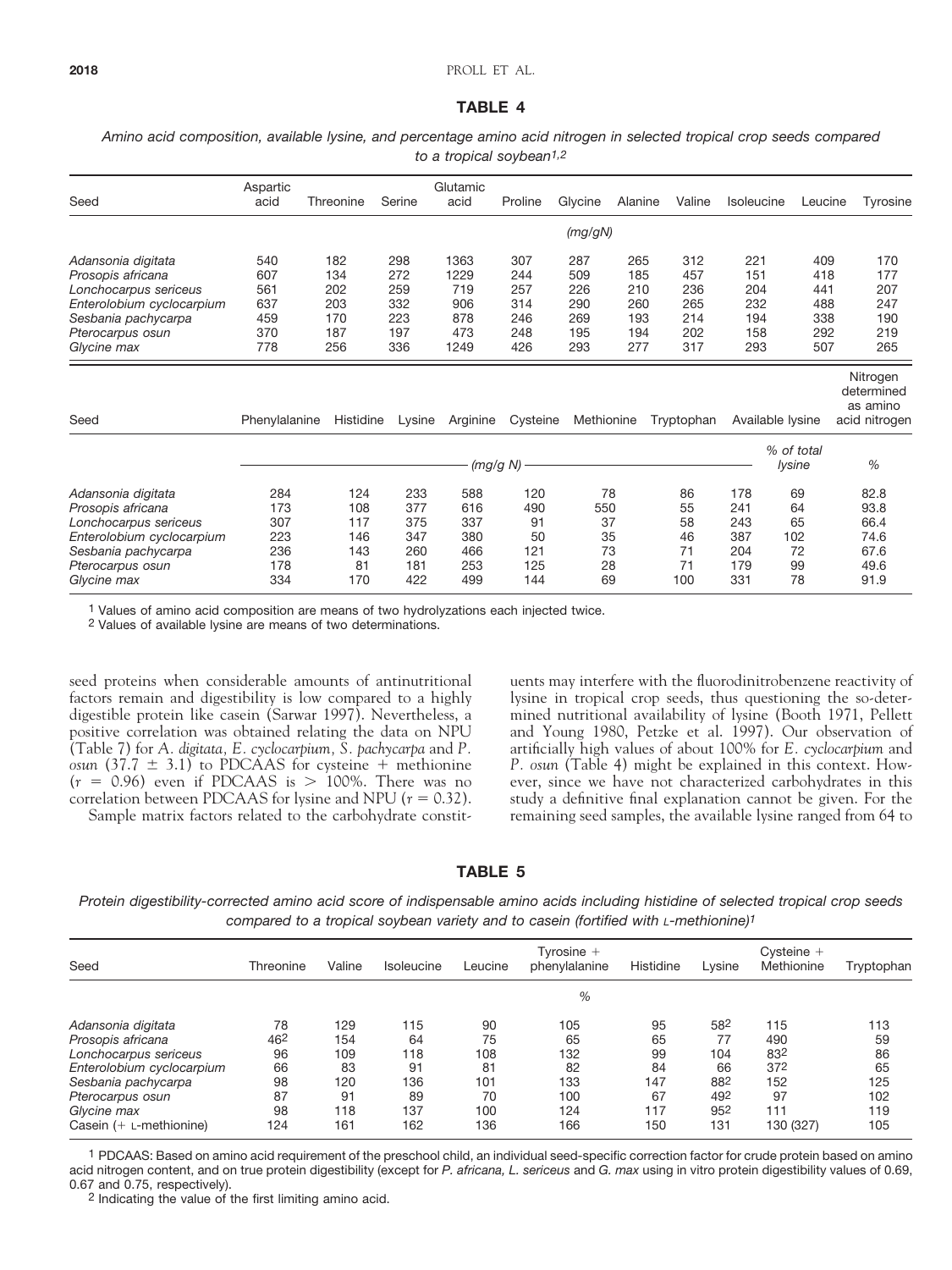#### Protein source Casein  $+$  methionine (control) *Adansonia digitata Enterolobium cyclocarpium Sesbania pachycarpa* Feed intake, *g* d 1–10 94.2 6 0.9a 92.2 6 3.3a 64.6 6 9.7c 84.4 6 4.9b d 5–10<sup>3</sup> 59.2 ± 0.2a 57.9 ± 2.6a 46.5 ± 4.8b 57.8 ± 1.3a Body mass, *g* initial 90.5  $\pm$  8.5 90.2  $\pm$  8.2 86.7  $\pm$  7.1 86.6  $\pm$  7.3 final 120.1  $\pm$  6.3 93.9  $\pm$  6.9 76.6  $\pm$  7.1 97.5  $\pm$  7.4 Body mass gain, *g* d 1–10  $29.8 \pm 5.6a$   $3.7 \pm 3.5c$   $-10.0 \pm 4.2d$   $10.9 \pm 4.1b$ <br>d 5–10<sup>3</sup>  $25.5 \pm 3.0a$   $10.6 \pm 2.6c$   $-0.3 \pm 2.6d$   $15.4 \pm 2.2b$ d 5–103 25.5  $\pm$  3.0a 10.6  $\pm$  2.6c  $-0.3 \pm 2.6$ d 15.4  $\pm$  2.2b Feed efficiency, *g gain/g feed intake* d 1–10 0.31 6 0.06a 0.04 6 0.04b 20.14 6 0.06c 0.12 6 0.04b d 5-10<sup>3</sup> 0.43 ± 0.05a 0.18 ± 0.04c - 0.01 ± 0.06d 0.26 ± 0.04b Protein efficiency, *g gain/g protein intake* d 1–10 2.83 6 0.52a 0.41 6 0.40c 21.59 6 0.64d 1.36 6 0.46b  $2.86 \pm 0.40$ <sup>b</sup>

*Body mass, feed intake and feed efficiency in rats after a 10-d feeding of diets containing selected heat-treated tropical crop seeds1,2*

1 Values are means  $\pm$  sEM,  $n = 6$ . Means within a row not sharing a common superscript letter are significantly different,  $P < 0.05$ .

2 For food composition see Table 2.

3 Nitrogen-balance collection period.

72% which was lower than the soybean sample (78%) (Table 4). In general the fluorodinitrobenzene-reactive lysine method is a mere chemical assay which can not be translated directly into terms of in vivo conditions. Recently, a new bioassay for determining digestible reactive lysine was suggested (Rutherford et al. 1997), which is basically the combination of a true lysine digestibility assay and the determination of the availability of lysine by guanidation.

*In vivo protein quality.* Seeds were selected for the nitrogen-balance experiment on the basis of the pretest results. Due to the poor feed intake and the weight loss of the rats, *P. africana, L. sericeus* and *P. osun* were excluded from the main nitrogen-balance test. In the groups consuming *E. cyclocarpium* and *S. pachycarpa,* increased food intake was observed after the first 3 or 4 d of feeding, indicating a gradual adaptation to the diets. The main nitrogen-balance experiment was performed using *A. digitata* in addition to *E. cyclocarpium* and *S. pachycarpa* (Table 2), the results of which are summarized in **Tables 6–9.** In Table 6 BMG and feed efficiency during the total (d 1–10) and the balance (d 5–10) periods are given separately. Compared to casein (reference protein), the rats receiving *A. digitata* and *S. pachycarpa* consumed the same quantity of food in the balance period, whereas intake was significantly lower than the diet containing *E. cyclocarpium.* Weight gain, however, was significantly lower in all experimental groups compared to the casein group. With seed, *E. cyclocarpium* rats did not grow at all during the balance period. After feeding the diets for 3 or 4 d (prebalance period), rats adapted to the food: food consumption increased and weight gain occurred. Similar to the weight development, feed and protein efficiency were also lower for all diets compared to casein. The diet containing *S. pachycarpa* gave the most positive results among the investigated seeds.

Table 7 shows the in vivo protein evaluation by the nitrogen-balance method. Besides the distinctly higher UN excretion, a remarkably reduced protein digestibility of all seeds, especially for *E. cyclocarpium,* was observed. It is striking that the FN excretion and the ratio FN/UN excretion of all groups are far higher than in the casein group. The low protein digestibility may be attributed to increases of endogenous protein losses and to high FN excretion. Using a <sup>15</sup>N-dilution method, Huisman et al. (1992) estimated that endogenous protein is both enhanced after feeding legumes (raw and toasted peas and beans) in piglets and increased by the admin-

**TABLE 7**

*Protein quality evaluation by nitrogen-balance in rats fed diets containing selected heat-treated tropical crop seeds1,2,3*

| Protein source                        | Casein $+$ methionine (control) | Adansonia digitata | Enterolobium cyclocarpium | Sesbania<br>pachycarpa |
|---------------------------------------|---------------------------------|--------------------|---------------------------|------------------------|
| Nitrogen intake, mg                   | $1036.0 \pm 3.08$               | $947.8 \pm 42.9$ b | $791.3 \pm 81.6$ c        | $942.8 \pm 20.8$       |
| Urinary nitrogen, mg                  | $220.3 \pm 33.4$ c              | $333.3 \pm 14.8$ b | $361.6 \pm 36.7$ ab       | $399.2 \pm 25.9$ a     |
| Fecal nitrogen, mg                    | $91.6 \pm 7.9$ d                | $319.9 \pm 32.7$ b | $462.0 \pm 56.5a$         | $237.3 \pm 6.2c$       |
| Fecal nitrogen/urinary nitrogen       | 0.42                            | 0.96               | 1.28                      | 0.59                   |
| Nitrogen balance, mg                  | $724.1 \pm 35.1a$               | $294.6 \pm 23.8$ b | $-32.4 \pm 55.4c$         | $306.3 \pm 11.8$ b     |
| Apparent digestibility, %             | $91.2 \pm 0.8a$                 | $66.3 \pm 2.1$ °   | $41.5 \pm 6.3$ d          | $74.8 \pm 1.0$ b       |
| True digestibility <sup>4</sup> , $%$ | $98.5 \pm 0.8a$                 | $74.4 \pm 2.4$ c   | $51.2 \pm 6.0$ d          | $82.9 \pm 0.9$         |
| $BV4$ . %                             | $90.4 \pm 3.9^{\circ}$          | $70.0 \pm 2.4$ b   | $40.1 \pm 9.6$ d          | $64.6 \pm 2.4$ c       |
| NPU <sup>4</sup> , $%$                | $89.0 \pm 3.3a$                 | $52.1 \pm 2.3$ b   | $20.9 \pm 6.7$ c          | 53.5 $\pm$ 1.7b        |

1 Values are means  $\pm$  sem,  $n = 6$ . Means within a row not sharing a common superscript letter are significantly different,  $P < 0.05$ .

2 Nitrogen-balance collection period d 5–10.

3 For food composition see Table 2.

 $4$  Based on a 4% egg protein diet group ( $n = 6$ ).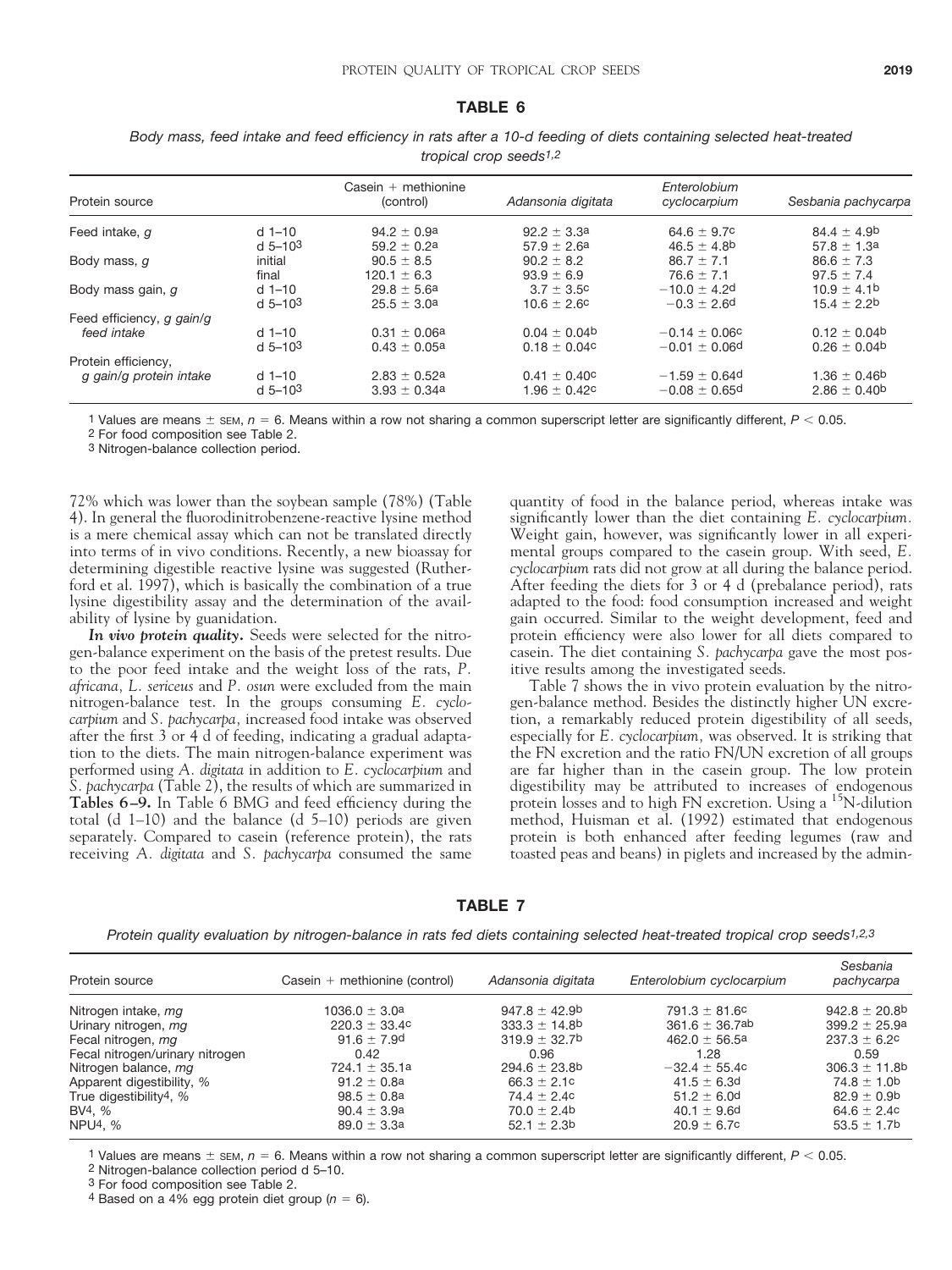*Energy intakes and digestible energy in rats fed diets containing selected heat-treated tropical crop seeds1,2,3*

| Protein source                       | Casein + methionine (control) | Adansonia digitata | Enterolobium cyclocarpium   | Sesbania pachycarpa |
|--------------------------------------|-------------------------------|--------------------|-----------------------------|---------------------|
| Energy intake, kJ                    | $1088 \pm 4a$                 | 1046 $\pm$ 46ab    | $805 \pm 83$ c              | $1008 + 22b$        |
| Feces, g                             | $5.3 \pm 0.5$ c               | $22.8 \pm 1.08$    | 11.1 $\pm$ 1.6 <sup>b</sup> | $11.2 \pm 0.5$      |
| Feces, kJ                            | $79 + 60$                     | $376 + 19a$        | $185 \pm 26$                | $179 + 8b$          |
| Digestible energy <sup>4</sup> , $%$ | $92.8 \pm 0.6^{\circ}$        | $64.0 \pm 0.9$ d   | $77.0 \pm 2.1$ c            | $82.3 \pm 0.6$ b    |
| True digestible energy, %            | 100.4 $\pm$ 0.6a              | $71.9 \pm 1.0$ d   | $87.3 \pm 2.6^{\circ}$      | $90.4 \pm 0.7$ b    |

1 Values are means  $\pm$  sEM,  $n = 6$ . Means within a row not sharing a common superscript letter are significantly different,  $P < 0.05$ .

2 Nitrogen-balance period d 5–10.

3 For food composition see Table 2.

4 Based on a 4% egg protein diet group  $(n = 6)$ .

istration of isolated trypsin inhibitors and raw soybeans (Barth et al. 1993). In seeds of *E. cyclocarpium* the trypsin inhibitor was not destroyed completely (Table 3) and, consequently, the digestion of seed proteins may have been impaired as shown, e.g., for raw soybeans in minipigs (Barth et al. 1993, Pusztai et al. 1992). This observation confirms the need for suitable processing and control of antinutritional factors when these wild seeds are fed and that protein digestibility and protein quality may differ considerably for various unconventional seeds (Chitra et al. 1995, FAO 1989, Mnembuka and Eggum 1995, Phillips 1993, Siddiqui et al. 1994).

The BV of the seeds (Table 7) ranges from 0.40 to 0.76, thus reflecting the differences in excretion of nitrogen in urine and feces. Feeding of *S. pachycarpa* resulted in the most positive nitrogen balance, whereas *E. cyclocarpium* causes a slightly negative nitrogen balance. The NPU for *A. digitata* and *S. pachycarpa* was comparable (0.52 and 0.54, respectively), but as a consequence of the high nitrogen excretion, especially in feces, these values are far lower than in the casein group (0.89). Differences in nitrogen retention are most likely influenced by the indigestible carbohydrate fraction of the seeds in which, e.g., the total and soluble starch content is quite variable (Ezeagu et al. 1996). Considerable amounts of total dietary fiber were determined for *P. africana* (77.6%), *L. sericeus* (32.9%), *E. cyclocarpium* (51.6%), and *S. pachycarpa* (55.5%). Their fiber specific effect on exogenous and endogenous nitrogen losses remains to be elucidated. However, when taking into account the actual increased endogenous protein excretion as reported for legumes, the NPU values observed may be artificially high. Relating NPU to nitrogen excretion, the nitrogen retention (apparent NPU) data were lower than those presented in Table 7. Therefore, an unknown portion of endogenous nitrogen remains unconsidered. Although the NPU as the classical approach has limitations when using diets containing complete seeds, it still allows a first in vivo evaluation of protein quality when amino acid data are also provided.

The digestible energy of the different diets (Table 8) varies substantially and is negatively correlated to the fecal mass and to the phytic acid content of the seeds (Table 3). Because of the weak relationship between digestible energy values and nitrogen excretion (Tables 7 and 8), other compounds, like fat, carbohydrates or dietary fiber, seem to be responsible for the different energy excretion in the groups. So Tovar et al. (1992) found an incomplete digestion of legume starches in balance studies with rats. *S. pachycarpa* showed the highest apparent and true digestibility of energy, followed by *E. cyclocarpium.* In contrast, seeds of *A. digitata* had the highest content of phytic acid and the lowest energy digestibility, the latter resulting from a feces production four-times higher than observed in the casein group.

To relate the feeding experiment results to a distinct seed component is difficult. However, it seems reasonable to conclude that the relatively well-balanced amino acid pattern of the proteins of *S. pachycarpa* (Tables 4, 5) is reflected in a better BMG or protein efficiency as compared to rats fed the

| ч<br>u<br>L. |  |
|--------------|--|
|--------------|--|

*Carcass analysis data of rats after feeding for 10 d diets containing selected heat-treated tropical crop seeds1,2*

| Protein source                    | Casein $+$ methionine (control) | Adansonia digitata         | Enterolobium cyclocarpium   | Sesbania pachycarpa         |
|-----------------------------------|---------------------------------|----------------------------|-----------------------------|-----------------------------|
| Body mass, g                      | $120.3 \pm 6.2$                 | $93.9 \pm 6.9$             | $76.6 \pm 7.1$              | $97.5 \pm 7.4$              |
| Dry mass, $g/100 g$               | $32.8 \pm 1.1$ ab               | $31.0 \pm 0.7$ c           | $32.2 \pm 1.0$ b            | $33.8 \pm 0.9a$             |
| H <sub>2</sub> O, g/100 g         | $67.2 \pm 1.1$ bc               | $69.0 \pm 0.7a$            | 67.8 $\pm$ 1.0 <sup>b</sup> | 66.2 $\pm$ 0.9 <sup>c</sup> |
| Protein, g/100 g                  | $17.5 \pm 0.6a$                 | $17.4 \pm 0.6a$            | $17.3 \pm 0.5^{\circ}$      | $16.7 \pm 0.7$ <sup>b</sup> |
| Fat, g/100 g                      | $8.2 \pm 1.5a$                  | $5.5 \pm 0.6$ b            | $6.3 \pm 1.4$ b             | $9.2 \pm 1.0a$              |
| Energy, kJ/100 g                  | 731 $\pm$ 53a                   | $625 \pm 23b$              | $654 \pm 54$                | $749 \pm 36a$               |
| Weight gain, g                    | $29.8 \pm 5.6^{\circ}$          | $3.7 \pm 3.5^{\circ}$      | $-10.0 \pm 4.2$ d           | $10.9 \pm 4.1$ <sup>b</sup> |
| Retained $H_2O^3$ , g             | $18.9 \pm 4.5^{\circ}$          | $3.0 \pm 3.0$ <sup>b</sup> | $-7.4 \pm 2.8$ c            | $5.2 \pm 3.2$               |
| Retained protein <sup>3</sup> , g | $5.3 \pm 0.7a$                  | $0.8 \pm 0.6$ <sup>b</sup> | $-1.8 \pm 0.6$ c            | $1.3 \pm 0.8$ b             |
| Retained fat <sup>3</sup> , g     | $3.2 \pm 2.0^{\circ}$           | $-1.4 \pm 0.6$ b           | $-1.5 \pm 1.4$ b            | $2.6 \pm 1.0a$              |
| Retained energy <sup>3</sup> , kJ | $253 \pm 70a$                   | $-39 \pm 22$ c             | $-99 \pm 57c$               | $130 \pm 41$                |

1 Values are means  $\pm$  sem,  $n = 6$ . Means within a row not sharing a common superscript letter are significantly different,  $P < 0.05$ .

2 For food composition see Table 2.

<sup>3</sup> Related to a zero-group with the following starting parameters: Body mass, 90.1  $\pm$  0.9 g; H<sub>2</sub>O, 68.5  $\pm$  0.9%; protein 17.3  $\pm$  0.5%; fat, 7.3  $\pm$ 0.4%; gross energy,  $694 \pm 22$  kJ/100/g.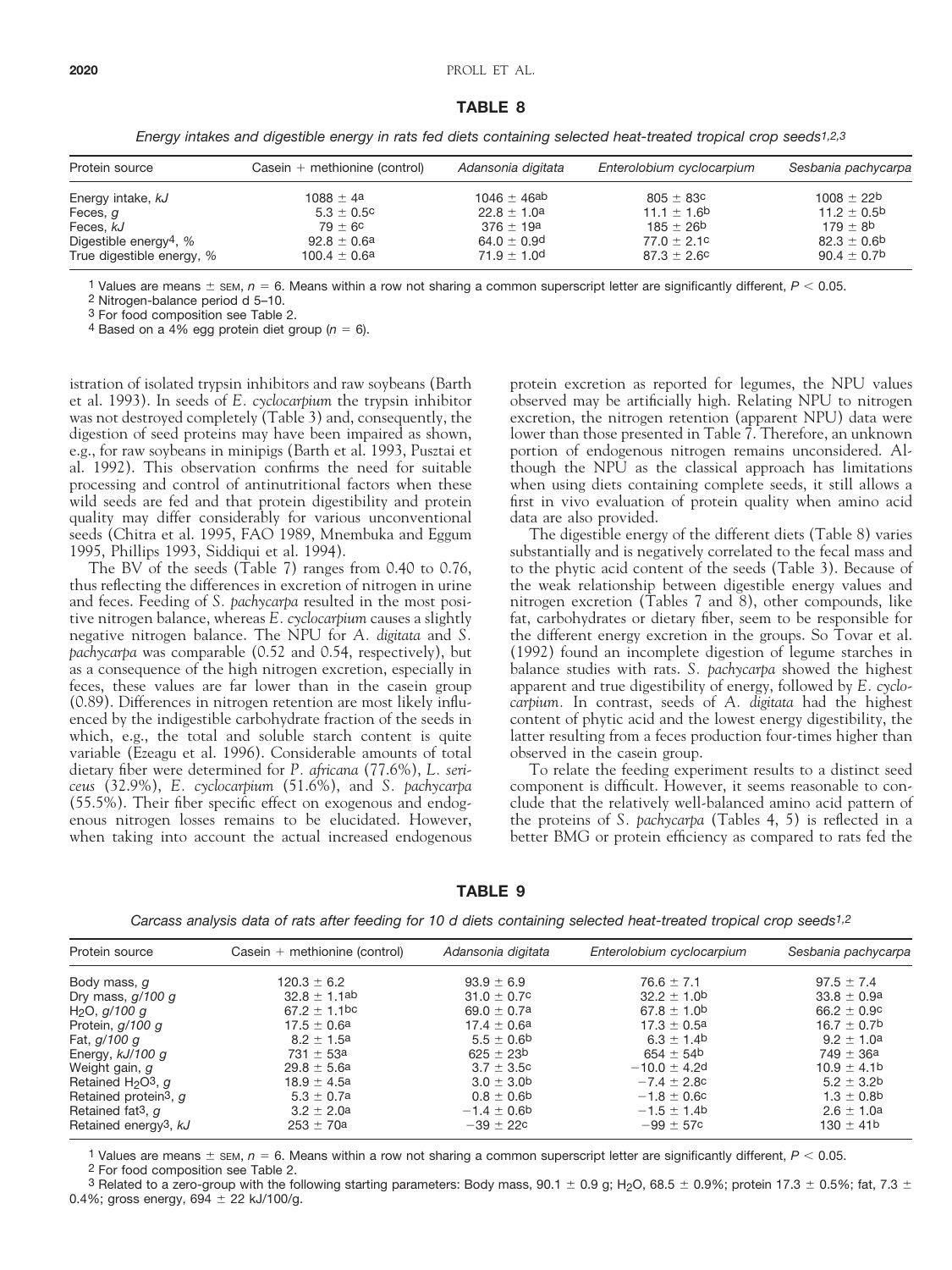other seeds. Nevertheless, effects of antinutritive factors (Table 3) on food consumption and feed efficiency should be considered. The diet resulting in the lowest food intake and growth (*E. cyclocarpium*) had the highest alkaloid content and some residual trypsin inhibitor activity after heat treatment (Tables 3 and 6). A high variability of antinutritive factors was reported for other legume seeds also (Sotelo et al. 1995a, b, Chitra et al. 1995). Thus, wild species of *Vigna* spp generally showed a higher protein content, antitryptic activity and tannin content as well as lower protein digestibility than cultivated species (Carnovale et al. 1991). Wild species of *Phaseolus vulgaris* were reported to contain higher amounts of trypsin inhibitors and lectins (Sotelo et al. 1995b). However, tannins isolated from cowpeas appeared not to change growth rate, protein efficiency ratio and nitrogen excretion when given to rats in increasing concentrations (Chang et al. 1994). On the other hand in young pigs a high tannin content in the diet (hulls of faba beans) reduced the apparent and true ileal digestibility of crude protein and amino acids and increased the excretion of endogenous protein (Jansman et al. 1995).

In addition the body composition of the rats, especially the protein and fat content, should give information about the nutrient retention of the diets after the 10-d feeding period (**Table 9**). Compared to the casein group, the carcasses of rats fed *A. digitata* contained more water, whereas feeding *S. pachycarpa* resulted in a significantly reduced protein and water content. The carcasses of rats receiving *A. digitata* and *E. cyclocarpium* showed a lower fat and energy content. Rats consuming *S. pachycarpa* retained more nutrients and energy in comparison to other seeds. This is mainly attributed to a higher body weight gain explained by better protein and energy digestibility of this diet. The results are consistent with those of Rubio et al. (1991), showing a reduced body weight gain and lower body fat and protein content after feeding *Vicia faba* meal to rats in comparison to lactalbumin.

In conclusion, none of the seeds investigated resulted in a high biological value in comparison to the case in  $+$  methionine control. Use as food component or feed supplement seems to be possible for *S. pachycarpa* which showed the most advantageous nutritional parameters of the seeds examined, followed by *A. digitata.* Clearly, the mere information on chemical composition can only be a first indicator of a potential usefulness. From a nutritional standpoint these seeds may be used for human and animal nutrition as supplementary protein and energy sources to indigenous food and feed supply. A possible use could be the production of food supplements made from traditionally fermented beans which may also decrease additionally antinutritional factors (Jideani and Okeke 1991, Achi 1992). Prior to this, however, additional safety studies are needed to address possible toxic, carcinogenic and mutagenic effects of these seeds.

#### **ACKNOWLEDGMENTS**

The authors express their sincere thanks to P. Albrecht, G. Geburek and I. Thomas for technical assistance and to G. Stoof for fiber analysis. I.E. Ezeagu was a scholar of the DAAD (Deutscher Akademischer Austauschdienst, Bonn, Germany) at the German Institute of Human Nutrition, Arthur-Scheunert-Allee 114–116, D-14558 Bergholz-Rehbrücke, Germany. The financial support is gratefully acknowledged.

#### **LITERATURE CITED**

Achi, O.K. (1992) Microorganisms associated with natural fermentation of *Prosopis africana* seeds for the production of okpiye. Plant Foods Hum. Nutr. 42: 297–304.

- AOAC (1990) *Official Methods of Analysis of the Association of Official Analytical Chemists,* 15th edn. (Helrich K., ed) Arlington, VA.
- Apata, D. F. & Ologhobo, A. D. (1994) Biochemical evaluation of some Nigerian legume seeds. Food Chem. 49: 333–338.
- Badifu, G.I.O. (1993) Food potential of some unconventional oilseeds grown in Nigeria—A brief review. Plant Foods Hum. Nutr. 43: 211–224.
- Baker, C.J.L. (1952) The determination of oxalates in fresh plant material. Analyst (London) 77: 340–344.
- Barth, C. A., Lunding, B., Schmitz, M. & Hagemeister, H. (1993) Soybean trypsin inhibitor(s) reduce absorption of exogenous and increases loss of endogenous protein in miniature pigs. J. Nutr. 123: 2195–2200.
- Becker, B. (1986) Wild plants for human nutrition in the sahelian zone. J. Arid Environm. 11: 61–64.
- Booth, V. H. (1971) Problems in the determination of FDNB-available lysine. J. Sci. Food Agric. 22: 658–666.
- Carnovale, E. Lugaro, E. & Marconi, E. (1991) Protein quality and antinutritional factors in wild and cultivated species of Vigna spp. Plant Foods Hum. Nutr. 41: 11–20.
- Carpenter, K. J. (1960) The estimation of available lysine in animal protein foods. Biochem. J. 77: 604–610.
- Chang, M.-C. J., Bailey, J. W. & Collins, J. L. (1994) Dietary tannins from cowpeas and tea transiently alter apparent calcium absorption but not absorption and utilization of protein in rats. J. Nutr. 124: 283–288.
- Chitra, U., Vimala, V., Singh, U. & Geervani, P. (1995) Variability in phytic acid content and protein digestibility of grain legumes. Plant Foods Hum. Nutr. 47: 163–172.
- Clugston, G., Dewey, K. G., Fjeld, C., Millward, J., Reeds, P., Scrimshaw, N. S., Tontisirin, K., Waterlow, J. C. & Young, V. R. (1996) Report of the working group on protein and amino acid requirements. Eur. J. Clin. Nutr. 50(Suppl 1): S193–S195.
- Davies, N. T., & Reid, H. (1979) An evaluation of the phytate, zinc, copper, iron and manganese contents of, and zinc availability from soya-based texturedvegetable-protein-meat-substitutes or meat extenders. Br. J. Nutr. 41: 579– 589.
- Elwyn, D. H. (1993) Protein and energy requirements: effect of clinical state. Clin. Nutr. 12(Suppl. 1): S44-S51.<br>Ezeagu, I. E., Metges, C. C., P
- Metges, C. C., Proll, J., Petzke, K. J. & Akinsoyinu, A. O. (1996) Chemical composition and nutritive value of some wild-gathered tropical plant seeds. Food Nutr. Bull. 17: 275–278.
- FAO Food and Nutrition Paper (1989) Utilization of tropical foods: tropical beans. 47/4: 1–74. Rome, Italy.
- FAO: Nutritional studies No. 24. (1970) *Amino-acid content of foods and biological data on proteins.* Rome, Italy.
- FAO/WHO (1991) Protein Quality Evaluation, Report of a joint FAO/WHO expert consultation. Rome: Food and Agriculture Organization (FAO Food and Nutrition Paper No. 51). Rome, Italy.
- Harper, A. E., Benevenga, N. J. & Wohlhueter, R. M. (1970) Effects of ingestion of disproportionate amounts of amino acids. Physiol. Rev. 50: 428–558.
- Hernández-Triana, M., Kroll, J., Proll, J., Noack, J. & Petzke, K. J. (1996) Benzylisothiocyanate (BITC) decrease quality of egg white proteins in rats. J. Nutr. Biochem. 7: 322–326.
- Hsu, H. W., Vavak, D. L., Satterlee, L. D. & Miller, A. (1977) A multienzyme technique for estimating protein digestibility. J. Food Sci. 42: 1269–1273.
- Huisman, J., Heinz, T., van der Pool, A. F., van Leeuwen, P., Souffrant, W. B. & Verstegen, M. W. (1992) True protein digestibility and amounts of endoge-<br>nous protein measured with the <sup>15</sup>N-dilution technique in piglets fed on peas (*Pisum sativum*) and common beans (*Phaseolus vulgaris*). Br. J. Nutr. 68: 101–110.
- Hultin, E. & Torssell, K. (1965) Alkaloid-screening of Swedish plants. Phytochem. 4: 425–433.
- Igbedioh, S. O. (1996) Policy consideration for a realistic approach to hunger in Nigeria. Nutr. and Health 10: 341–358.
- Jansman, A.J.M., Verstegen, M.W.A., Huisman, J. & Van den Berg, J.W.O. (1995) Effect of hulls of Faba beans (*Vicia faba* L.) with a low or high content of condensed tannins on the apparent ileal and fecal digestibility of nutrients and the excretion of endogenous protein in ileal digesta and feces. J. Anim. Sci. 73: 118–127.
- Jideani, I.A.O. & Okeke, C. R. (1991) Comparative study of microorganisms and sensory attributes of condiments from the fermentation of different seeds. Plant Foods Hum. Nutr. 41: 27–34.
- Kakade, N. L., Radus, J. J., Mc Ghee, J. E. & Puski, C. (1974) Determination of trypsin inhibitor activity of soy products: A collaboration analysis of improved procedure. Cereal Chem. 51: 376.
- Keay, R.W.J. (1989) *Trees of Nigeria,* Clarendon Press, Oxford, UK.
- Madubuike, F. N., Ojimelukwe, P. C. & Ajah, P. O. (1994) Proximate composition, energy content and physicochemical properties of *Afzelia africana* and *Brachystegia eurycoma* seeds. Plant Foods Hum. Nutr. 46: 339–344.
- Maga, J. A., Lorenz, K. & Onayami, O. (1973) Digestive acceptability of proteins as measured by the initial rate of in vitro proteolysis. J. Food Sci. 38: 173–174.
- McGuiness, E. E., Hopwood, D. & Wormsley. K. G. (1982) Further studies of the effects of raw soya flour on the rat pancreas. Scand. J. Gastroenterol. 17: 273–277.
- Mnembuka, B. V. & Eggum, B. O. (1995) Comparative nutritive value of winged bean (*Psophocarpus tetragonolobus*) and other legumes grown in Tansania. Plant Foods Hum. Nutr. 47: 333–339.
- Obizoba, I. C. & Anyika, J. U. (1994) Nutritive value of boabab milk (gubdi) and